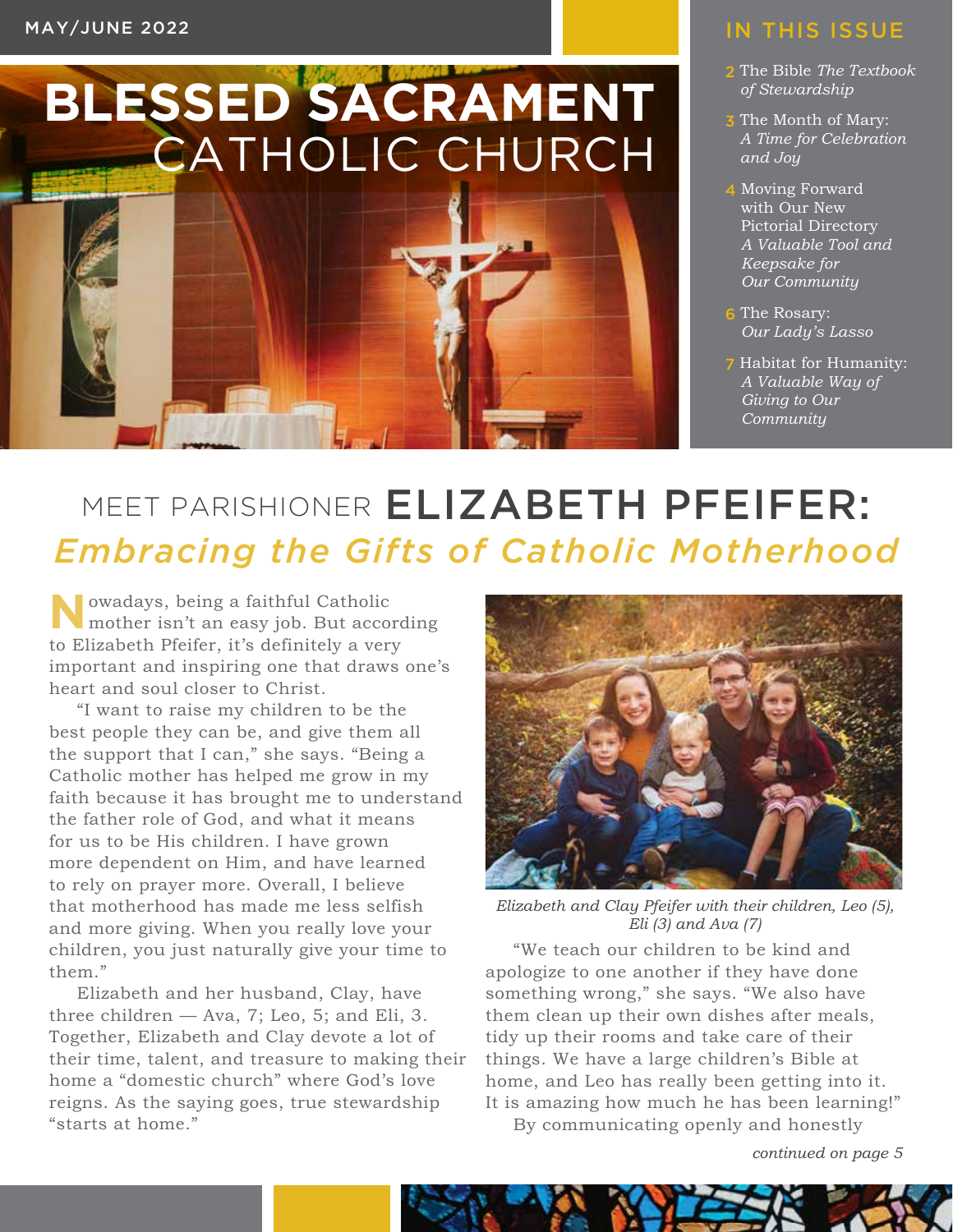#### **BLESSED SACRAMENT** CATHOLIC CHURCH

### THE BIBLE *THE TEXTBOOK OF STEWARDSHIP*

**H** ave you ever wished that life came with **T** an instruction manual? What a valuable resource that would be! Whenever you find yourself running in circles, this instruction manual would give you step-by-step instructions on how to fix the problem and reroute your course.

Well, here's some good news. For those living a Christian life, there *is* such a manual — the Bible.

Sometimes referred to as the "textbook of stewardship," the Bible is a bountiful resource for the present-day Christian. Written by anointed prophets and sages, this collection of divinely inspired parables, poems and letters is full of testimonials that express the blessings that come from true discipleship, conveyed through lives of stewardship.

Stewardship is not a new concept. The Bible gives proof to this claim through passages such as the 26<sup>th</sup> chapter of the Book of Deuteronomy. We read Moses' words, as he tells the Israelites to offer the choicest portions of their harvest to God: "When you have come into the land which the LORD, your God, is giving you as a heritage, and have taken possession and settled in it, you shall take some first fruits of the various products of the soil which you harvest from the land the LORD, your God, is giving you; put them in a basket and go to the place which the LORD, your God, will choose as the dwelling place for his name… 'Now, therefore, I have brought the first fruits of the products of the soil which you, LORD, have given me.' You shall set them before the LORD, your God, and you shall bow down before the LORD, your God" (Dt 26:1-2, 10).

St. Paul briefly touches on the essence of stewardship when he says, "In every way I have shown you that by hard work of that sort we

must help the weak, and keep in mind the words of the Lord Jesus who himself said, 'It is more blessed to give than to receive'" (Acts 20:35).

Again, in St. Paul's second letter to the Corinthians, we read about living a life of Christian stewardship: "Whoever sows sparingly will also reap sparingly, and whoever sows bountifully will also reap bountifully. Each must do as already determined, without sadness or compulsion, for God loves a cheerful giver" (2 Cor 9:6-7).

While this is well and good, what does it mean for the present-day Christian? Why should it matter that the Bible alludes to stewardship in various passages? It shows us that Christians and Jews have struggled with and benefitted from the concept of stewardship for thousands of years. It ties the message of stewardship to the role of a Christian disciple. It gives proof that stewardship and discipleship go hand-in-hand. It offers encouragement to us, that stewardship is in fact a foundational component of the Christian life, a way of life that one of the founding fathers of the Church — St. Paul — preached about and advocated.

The Bible is indeed the textbook of stewardship. It lays out the steps we must take to become true disciples of Christ. Reading and meditating upon God's Word is always a fruitful exercise. Those who regularly delve into Scripture often develop a deeper understanding of who God is, how and why He loves us, and how we can show Him our love in return.

As you strive to become a grateful steward and live the life of Christian discipleship, develop a love for Sacred Scripture. Allow God's Word to nourish your soul regularly, and watch as stewardship changes from a foreign concept to an integral component of your daily life.

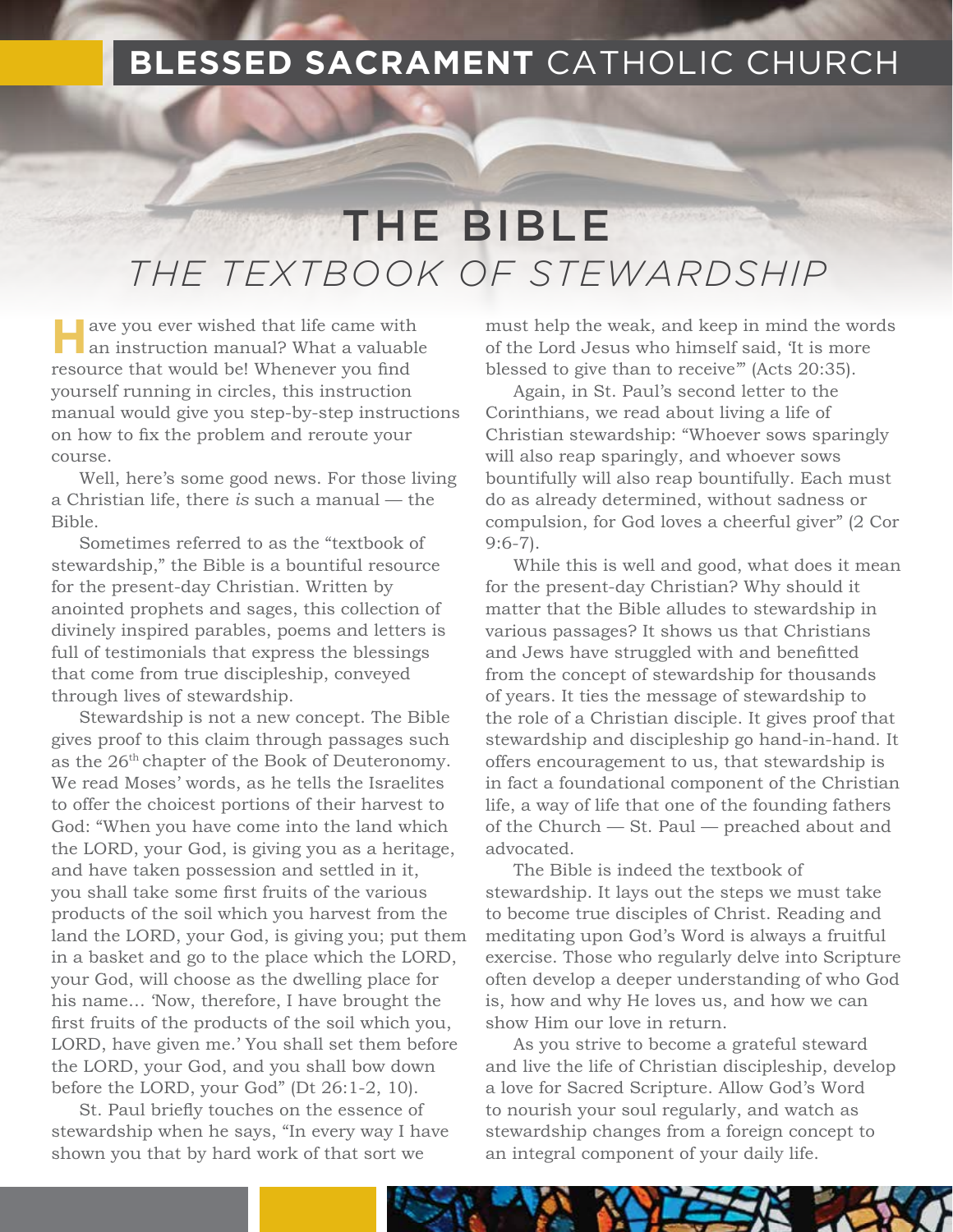#### *A Letter From Our Pastor*

#### THE MONTH OF MARY: *A Time for Celebration and Joy*

#### Dear Parishioners,

In the Catholic Church, we designate a particular devotion for each month — and May is when we honor our Blessed for each month — and May is when we honor our Blessed Mother Mary. Thus, this is a good time for us to think about and concentrate on our devotion to the Mother of God. Perhaps we can add a few more Marian prayers to our daily routine. Praying the Rosary might be even more important. Of course, that assumes that daily prayer is part of our daily routine — which it should be.

Our Blessed Mother is important to our faith and our Church. Her willingness to serve in a way that allowed the Lord to take human form made our salvation a possibility. Because of her complete trust in God, she lived her life free from sin, and after her life, she was

assumed into heaven by the power of God and crowned Queen of Heaven and Earth. She is, of course, not divine. We



worship only our Lord Jesus Christ, but we honor Mary as a saint, and also in many other ways. We honor God when we remember the role of Mary in our salvation. Devotion to Mary always leads to Jesus Christ Himself.

Mary was joyous when she said "yes" to God. That is the kind of joy we need to seek — and we, too, must say "yes" to the Lord. Let us be grateful to Mary for bringing us her Son. This is why we crown her on our Catholic version of Mother's Day. Through Mary, we are given an invitation into our Catholic faith. Her feminine presence and the safety of her motherhood may help us grow.

For most of us, this time of year is a month of growth in relation to nature. It is difficult not to have May as one of our favorite months for so many reasons. May is a beautiful time. We are called to make it even more beautiful, and we can do that as we serve and love one another.

I am deeply blessed to be your pastor. I may say that often, but it is true. My priesthood has been a blessing and serving you all has made that blessing even more significant.

I pray for you daily. Please pray for me. God bless you and keep you always.

Sincerely yours in Christ,

F. Matin L Egging

Fr. Martin Egging Pastor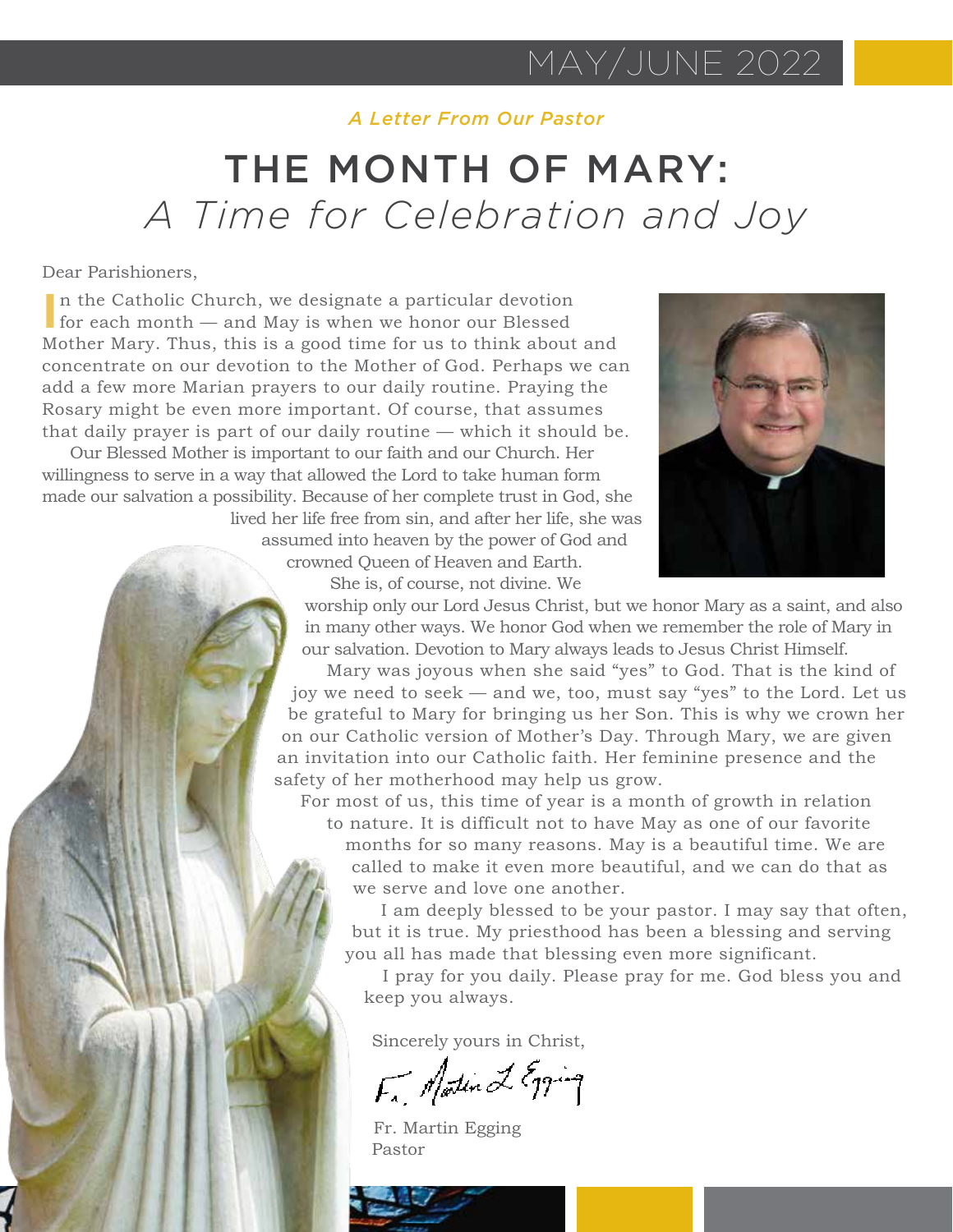## MOVING FORWARD WITH OUR NEW *A VALUABLE TOC*

on't say you haven't been told! This year, at the end of 2022, we are hoping to have a new updated parish pictorial directory for everyone in the parish. Many people may raise the question, "Why do we even need a directory in this age of COVID and computers and everything else?" Quite simply, a pictorial directory of the parish is really a snapshot of our families and our parish that others may look back upon in the future and that we may use in the present.



Often, there are concerns that "I don't want a picture of myself," but the reality is that the picture in the pictorial directory is more for your friends and neighbors and the parish family than for you. The ones who use this the most often are volunteer leaders, the ministers of the parish, and the parish office. Too often, when a new priest or Sister or any other minister moves into the parish, it takes a long time to connect names and faces. New members of our parish also need a way to connect names

> and faces. I imagine that the same is true for you at home. How often have I heard people say, "Now who is that person who sits three pews behind me?" It is nice to have a complete pictorial directory with as many pictures as possible, that we can thumb through and can find your portrait. This is why, when a directory is done, we highly encourage everyone to have their picture taken. The more complete our directory, the more helpful it is to each person in the parish.

So, how much will this cost the parish to do this project? The entire project will be free to the parishioners unless you want to order pictures for your family and friends. And you need not order more than you actually want. So, if you do not want any, feel free not to order any. However, there are free gifts for everyone who has their picture taken. Each family will receive an 8 x 10 portrait at no charge, as well as a copy of the directory for each family. You also will be given a phone application that will assist you in looking up people and their addresses from the parish with your own personal password so that no private information can be shared. If you wish any of your personal information not to be in the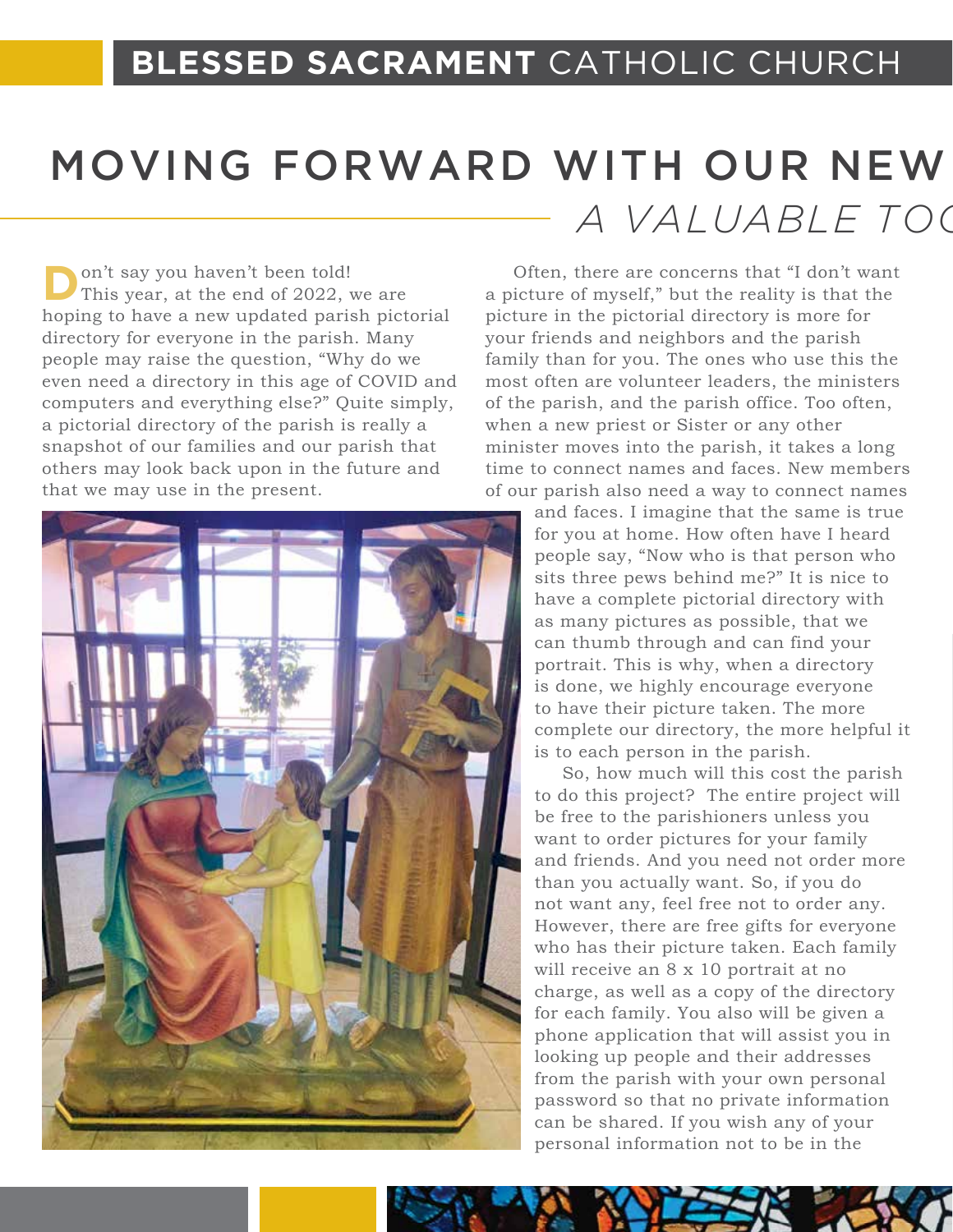## PICTORIAL DIRECTORY *A VALUABLE TOOL AND KEEPSAKE FOR OUR COMMUNITY*

directory, you can request this. A convenient benefit to the phone application is that it will give you directions to the address of the person you are trying to find. Remember, if you have never done this before, it will take some practice to get good at it.

Here is when we will make appointments for having our pictures taken. We will begin in the last week of July, from July 28 to July 31. The weekdays will be scheduled in the late afternoon and evenings. Saturdays will begin in the morning and end Saturday later afternoon; on Sunday, pictures will be taken from early afternoon to evening. Once the July dates are filled, then we will put the next appointments in the last week of August. We will not fill

August until July is full. And likewise, we will not fill September dates until August is full. We are hoping that this avoids, to the best of our ability, all the activities that our parish family is involved in, from sporting events to family events, etc. These dates will all be fine-tuned and you will receive a notice via the bulletin, Facebook, and our website.

This is not just a nice thing for our parish to do —it is a way that we can acknowledge that we are one in the Body of Christ. We look forward to your cooperation and participation in this project for the betterment of the entire parish community. Let us thank you prior to its completion, for we know you will do the best you can do!

#### MEET PARISHIONER ELIZABETH PFEIFER

*continued from front cover*

with their children, Clay and Elizabeth impart a love for Christ and others to their children in a way they will never forget.

"Every night we ask them how their day went and see if they had any issues with other children," Elizabeth says. "If so, we talk about why they had that issue, and how they can best deal with it in the future. We encourage them not to imitate bad behavior, but instead try to help the other child behave better."

Over the years, Elizabeth has found that by having heart-to-heart talks with her children, she can gently lead them to Jesus.

"I talk through their feelings with them," she says. "For example, when any of my children struggle with anxiety, I have been teaching them how to stop and say a prayer asking God to help them. I want them to know that even

though their parents may not always be with them, God always is."

Clay and Elizabeth also appreciate the opportunity to be good role models for their children by being generous servants and integral members of our parish family. Every Wednesday, their older two children attend Religious Education, and Clay and Elizabeth teach a high school Religious Education class. Elizabeth is in our parish choir, while Clay heads up the Livestreaming Ministry, serves on the Parish Council, and serves as Grand Knight of the Knights of Columbus.

"We want to show our children how important it is to help out at your church and in your community," Elizabeth says. "It makes a great impact on them to see us volunteering, and it inspires them to do so also."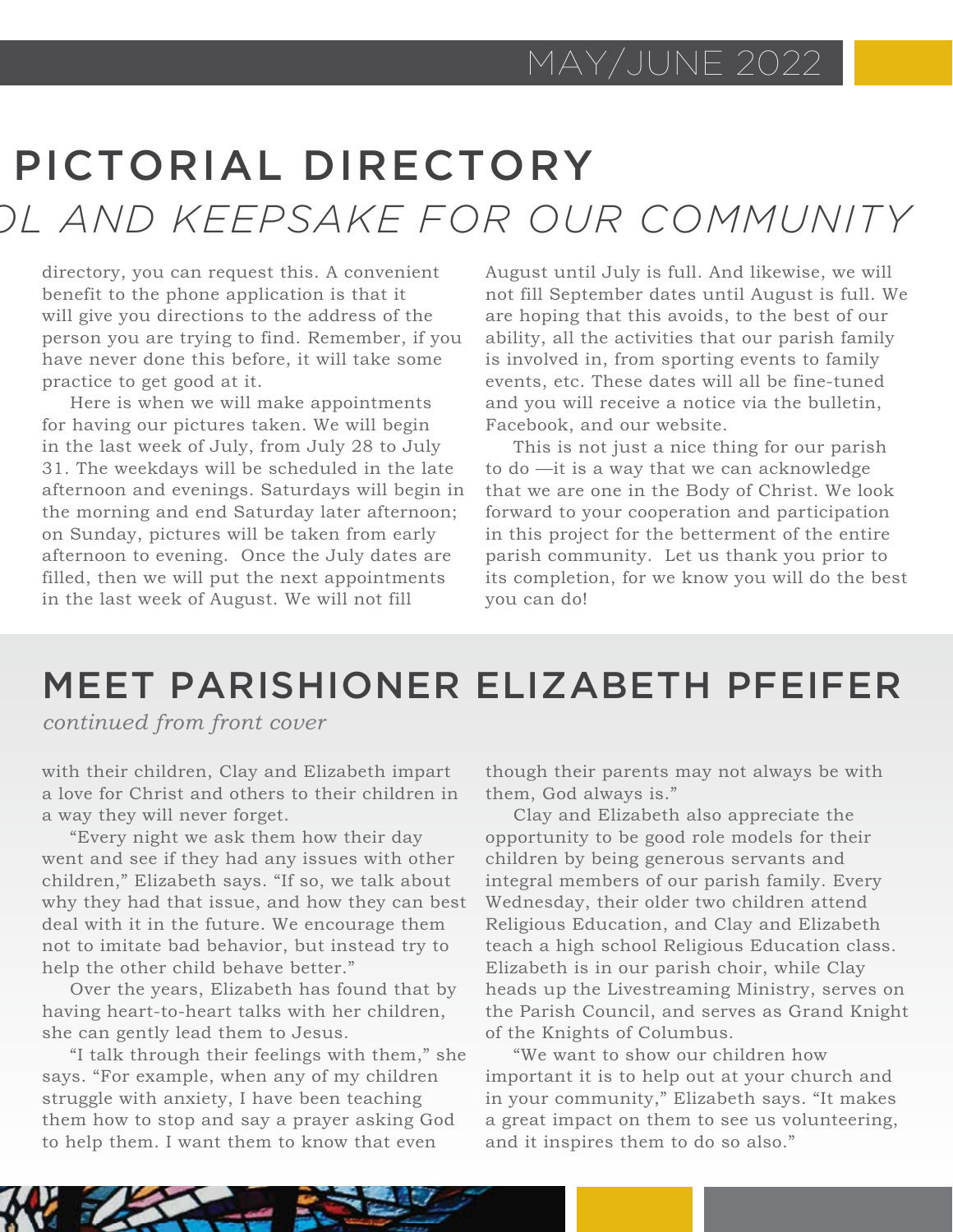#### **BLESSED SACRAMENT** CATHOLIC CHURCH

## THE ROSARY: *OUR LADY'S LASSO*

**T**here was a priest who once said, "It is no coincidence that rosaries look like lassos, as Our Lady wraps them around lost souls and pulls them out of the depths of hell."

This thought is comforting but provokes inquiry — what exactly is the Rosary, how does one pray it, and why should one pray it?

Since May is the month of Mary, this is a great time to consider the theology behind this intense spiritual weapon.

There are two putative origins of the Rosary. For many centuries, it was believed that the Blessed Virgin appeared to St. Dominic and exhorted him to encourage the use of the Angelic Salutation — or Hail Mary — for the conversion of souls and comfort of the afflicted. Modern scholarship traces the Rosary back to Irish monasticism of the ninth century. Monks would pray all 150 psalms or "psalters" every day, a form of prayer too complicated for uneducated laypeople without access to copies of Scripture. So, many began reciting the Lord's Prayer or the Angelic Salutation in response to each psalm, keeping count with pebbles or a knotted rope. Through many centuries, the Rosary evolved into three sets of five mysteries, each mystery consisting of 10 Angelic Salutations and one Lord's Prayer recited while meditating upon the life, death or glory of Jesus Christ.

In *The Secret of the Rosary*, St. Louis de Montfort expounds the dynamics of the Rosary. The prayer consists of both vocal or exterior prayer, and meditative or interior prayer. The first vocal component of the Rosary, the Creed, is important because faith is "the foundation of all Christian virtues, of all eternal virtues, and also of all prayers that are pleasing to Almighty God." The



Lord's Prayer is the "perfect prayer" to the God of heaven because it was authored by Christ, is free of all human limitations, and "contains all the duties we owe to God, the acts of all the virtues, and the petitions for all our spiritual and corporal needs." The Hail Mary blesses the name of Mary and her Divine Son and implores her powerful

intercession as mediatrix of graces.

But the Rosary is not simply a physical incantation. Vocal prayer is accompanied by contemplation of the mysteries of Christ's life and the virtues of the Virgin Mary. It is by lifting the incorporeal soul in prayer that one quiets the passions, tastes the peace of Christ, marvels at His loving plans and promises, and grows in the desire to emulate Him and His sinless mother. Because the soul animates the body, a strengthened soul means nobility of action and a will that is commensurate with the will of God. As St. Louis de Montfort says, "The Rosary is a blessed blending of mental and vocal prayer by which we honor and learn to imitate the mysteries and the virtues of the life, death, passion and glory of Jesus and Mary." The Rosary's emphasis on both vocal and meditative prayer caters to man's nature as an embodied soul — one's entire being, both physical and spiritual, cries out to God in praise, repentance, thanksgiving and supplication.

Thus, it is no surprise that the magisterium and countless saints have encouraged devotion to the Rosary. Pope St. John Paul II said of the prayer, "The Rosary is my favorite prayer, marvelous in its simplicity and its depth." The late pontiff also added five more "luminous" mysteries to the Rosary to help the faithful meditate upon significant moments in Christ's earthly ministry.

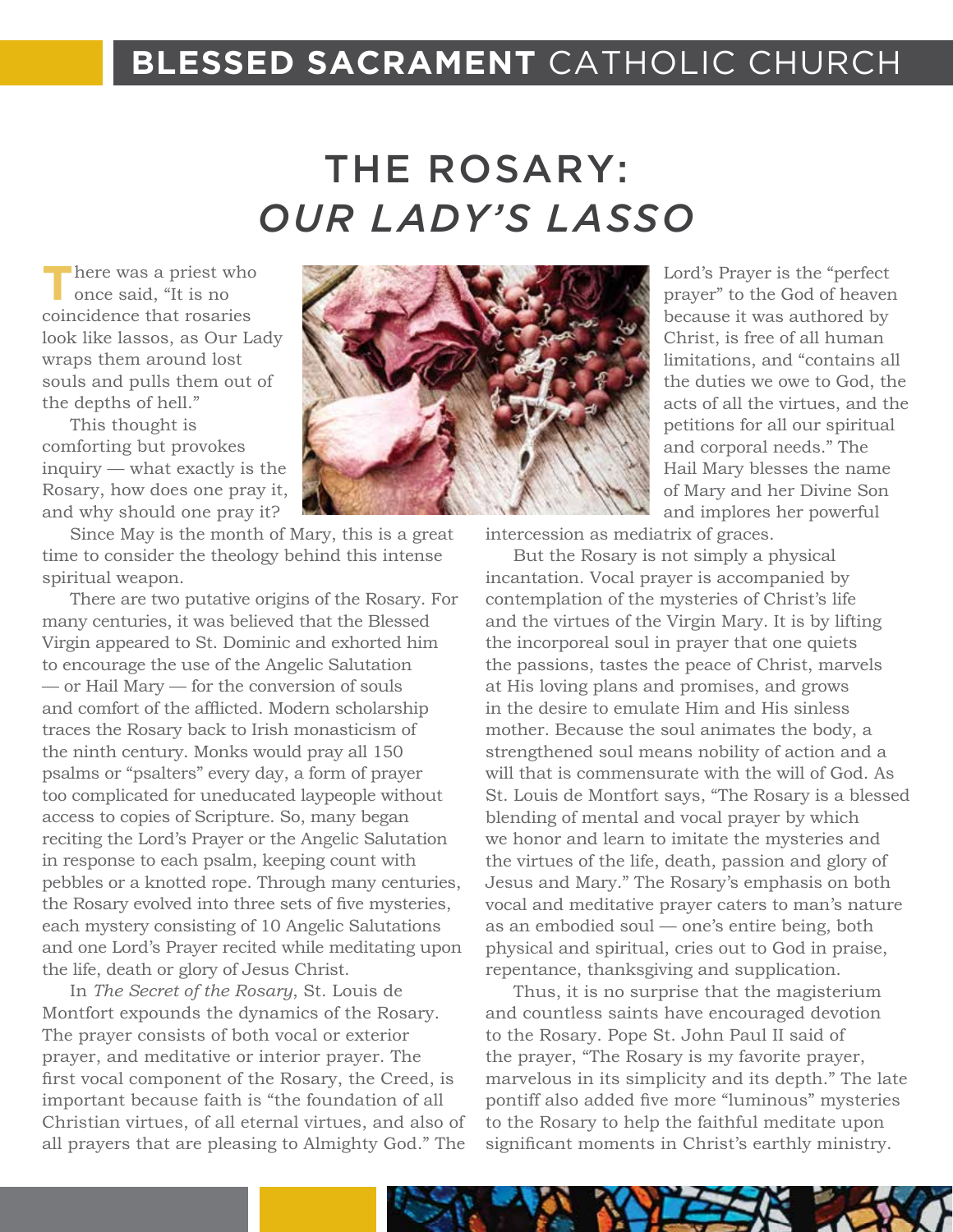### HABITAT FOR HUMANITY: *A Valuable Way of Giving to Our Community*

**W**hen Julie Markvicka first moved to Grand Island, she got involved with a Habitat for Humanity build. Julie connected with the work and the mission of Habitat for Humanity, and soon she was joining committees and, ultimately, the Habitat for Humanity board. While Habitat was where she felt connected, Julie was also searching for a Catholic Church to call home. As she got to know Blessed Sacrament, she found out that the parish was involved with Habitat for Humanity.

"It was great for me to get to meet people in the parish the first time I built with Blessed Sacrament," Julie says. "At first I felt more

connected with Habitat than the church, but then I realized there were people I worked with as a teacher who built and also went to Blessed Sacrament."

Building with Habitat for Humanity gave Julie valuable community and purpose. The mission of the organization resonated with her.

"When I met my husband, Marty, he saw how important this was and the heart I had by how I was involved in Habitat," Julie says. "Ultimately, it's how I built my life here in Grand Island."

After the couple had their second son, Julie took a step back from being on the board and



Marty stepped up to join the board and the building committee.

Through Habitat for Humanity, volunteers of all skill levels help build homes for families who have qualified for an interest-free loan. The family puts 500 hours of work into the home alongside the volunteers. There are always at least three professionals onsite to help guide the volunteers. Julie learned a lot from the construction manager that mentored her.

"He takes an educational approach," Julie says. "He doesn't do the work for you, but shows you how to do it."

Volunteers with any skill capacity are needed. There is a job onsite for